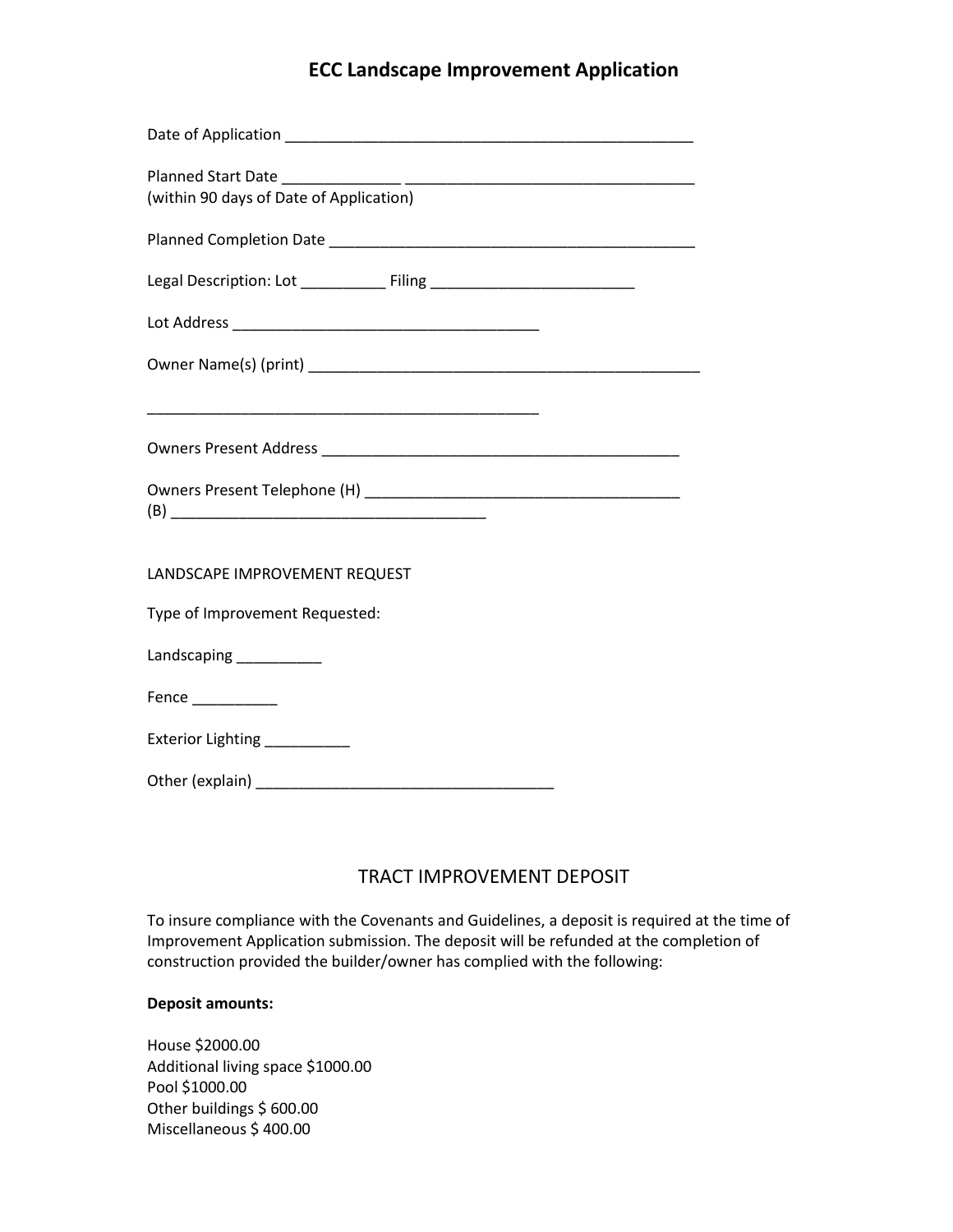All garbage and waste materials must be kept in a container (e.g.  $8 \times 12 \times 4$ ) to prevent debris from blowing away. Containers should be emptied frequently.

Careful attention must be given not to pile dirt and/or materials on adjacent lots or common areas. ALL VEHICLES AND EQUIPMENT MUST BE KEPT OFF ADJACENT LOTS AND COMMON AREAS. LOT OWNERS AND/OR CONTRACTORS WILL BE HELD RESPONSIBLE FOR ALL DAMAGES TO ADJACENT LOTS AND COMMON AREAS AND CHARGED FOR REPAIR OF THE DAMAGE.

The contractor and/or lot owner will have seventy-two (72) hours after notification to repair the damage or accomplish the clean up. After that period of time, the ECC will make arrangements to have the damage repaired and/or the clean up done and deduct the total expenses, including labor, from the tract improvement deposit.

Concrete trucks should be cleaned on the building site after delivery of concrete, NOT ON THE ROAD, BAR DITCH, ROAD RIGHT-OF-WAY OR ADJACENT LOTS.

Upon completion of the project, the ECC will inspect the area. If the premises are clean and all building materials and trash are removed, the net deposit shall be returned. If there are outstanding dues they will be deducted from the deposit. Please call an ECC member for this inspection.

All information for submission must be delivered to the ECC Point of Contact Person. The approval process will commence when all application requirements are met. The ECC has 30 days in which to approve or disapprove your application once all application requirements are met. After approval is granted, any substitutions and/or alterations must be submitted in writing to the ECC for approval prior to instituting such changes. For non-compliance with the Oak Hills Declaration of Covenants, Conditions & Restrictions and the Oak Hills ECC Guidelines, construction will cease until the issue is resolved.

#### REQUIRED INFORMATION:

Complete pages 1, 3, 4, and 5. When a contractor will be involved in the project the Builders Packet Receipt is to be completed and returned to the ECC.

Attach Tract Improvement Deposit (see page 2). Make check payable to Oak Hills Owners Association, Inc.

Submit one complete plan of your detailed Landscape drawing. Please indicate the complete legal description on the plan. This plan will be retained by the ECC for reference. This plan does not have to be designer blue prints but it must be drawn to scale, orderly and legible.

Landscape Plan must show:

Pertinent existing structures i.e., buildings, driveways, patios, retaining walls, fencing, etc.

Existing trees and gamble oak.

New structure locations i.e., patios, retaining walls, fencing, walkways, gazebos, lighting, antennas, satellite dishes, flag poles, basketball hoops, play houses, swing sets, tennis courts, dog runs, hot tubs, pool, etc.

Areas to be paved include square footage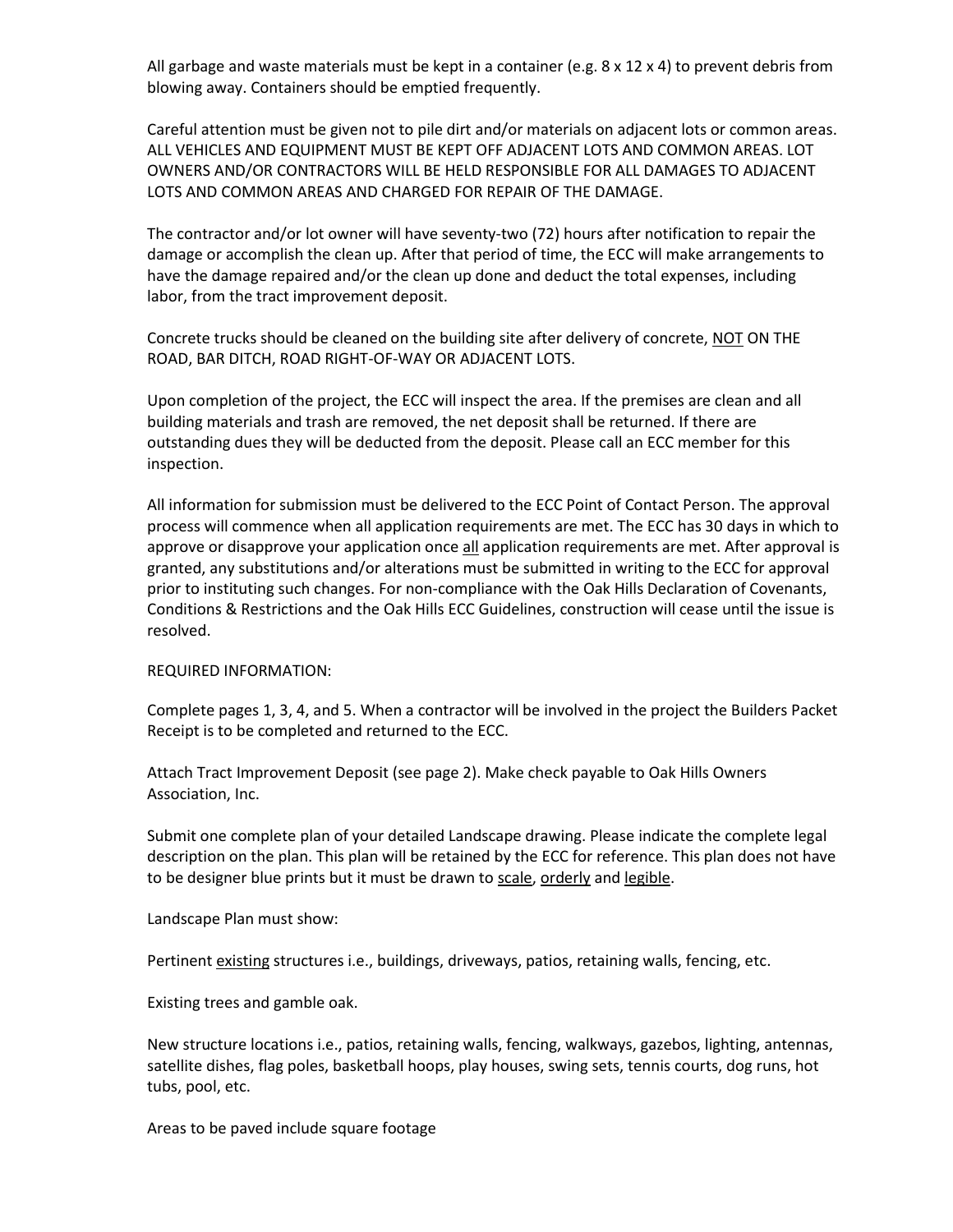New vegetation

Total square footage to be irrigated

For fencing show setbacks from easements and property lines indicate footage

Some structures within the landscape design may require a separate Improvement Application. I.e. barn, garage, pool etc.

Construction Materials

Material Color  $Lighting*$   $\hfill\blacksquare$ Fencing\*,\*\*\_\_\_\_\_\_\_\_\_\_\_\_\_\_\_\_\_\_\_\_\_\_\_\_\_\_\_\_\_\_\_\_\_\_\_\_\_\_\_\_\_\_\_\_\_\_\_ Decking\*,\*\*\_\_\_\_\_\_\_\_\_\_\_\_\_\_\_\_\_\_\_\_\_\_\_\_\_\_\_\_\_\_\_\_\_\_\_\_\_\_\_\_\_\_\_\_\_\_\_ Gazebo\*,\*\*\_\_\_\_\_\_\_\_\_\_\_\_\_\_\_\_\_\_\_\_\_\_\_\_\_\_\_\_\_\_\_\_\_\_\_\_\_\_\_\_\_\_\_\_\_\_\_ Material Color HotTub\*\_\_\_\_\_\_\_\_\_\_\_\_\_\_\_\_\_\_\_\_\_\_\_\_\_\_\_\_\_\_\_\_\_\_\_\_\_\_\_\_\_\_\_\_\_\_\_\_\_\_ Hard Surface **Exercise Exercise 20** \_\_\_\_\_\_\_\_\_\_\_\_\_\_\_\_\_\_\_\_\_\_\_\_\_\_\_\_\_\_\_\_\_\_\_\_\_\_\_\_\_\_\_\_\_\_\_\_\_\_\_\_\_\_\_\_\_\_\_\_\_\_ \_\_\_\_\_\_\_\_\_\_\_\_\_\_\_\_\_\_\_\_\_\_\_\_\_\_\_\_\_\_\_\_\_\_\_\_\_\_\_\_\_\_\_\_\_\_\_\_\_\_\_\_\_\_\_\_\_\_\_\_\_\_ \_\_\_\_\_\_\_\_\_\_\_\_\_\_\_\_\_\_\_\_\_\_\_\_\_\_\_\_\_\_\_\_\_\_\_\_\_\_\_\_\_\_\_\_\_\_\_\_\_\_\_\_\_\_\_\_\_\_\_\_\_\_

\* Include picture or diagram

\*\* Include construction plan

CAUTION: ANY AND ALL SUBSTITUTIONS AND/OR ALTERATIONS IN THE ABOVE MUST BE SUBMITTED IN WRITING TO THE ECC FOR APPROVAL PRIOR TO INSTITUTING SUCH CHANGES. FOR NONCOMPLIANCE WITH THE COVENANTS AND GUIDELINES, CONSTRUCTION WILL CEASE UNTIL THE ISSUE IS RESOLVED.

Additional information Optional explanatory comments

\_\_\_\_\_\_\_\_\_\_\_\_\_\_\_\_\_\_\_\_\_\_\_\_\_\_\_\_\_\_\_\_\_\_\_\_\_\_\_\_\_\_\_\_\_\_\_\_\_\_\_\_\_\_\_\_\_\_\_\_\_\_\_\_

\_\_\_\_\_\_\_\_\_\_\_\_\_\_\_\_\_\_\_\_\_\_\_\_\_\_\_\_\_\_\_\_\_\_\_\_\_\_\_\_\_\_\_\_\_\_\_\_\_\_\_\_\_\_\_\_\_\_\_\_\_\_\_\_

\_\_\_\_\_\_\_\_\_\_\_\_\_\_\_\_\_\_\_\_\_\_\_\_\_\_\_\_\_\_\_\_\_\_\_\_\_\_\_\_\_\_\_\_\_\_\_\_\_\_\_\_\_\_\_\_\_\_\_\_\_\_\_\_

\_\_\_\_\_\_\_\_\_\_\_\_\_\_\_\_\_\_\_\_\_\_\_\_\_\_\_\_\_\_\_\_\_\_\_\_\_\_\_\_\_\_\_\_\_\_\_\_\_\_\_\_\_\_\_\_\_\_\_\_\_\_\_\_

Example: Landscaping will be done in two phases. Phase I (this year) grading, seeding and sodding, walkways. Phase II (next year) trees, shrubs and gazebos.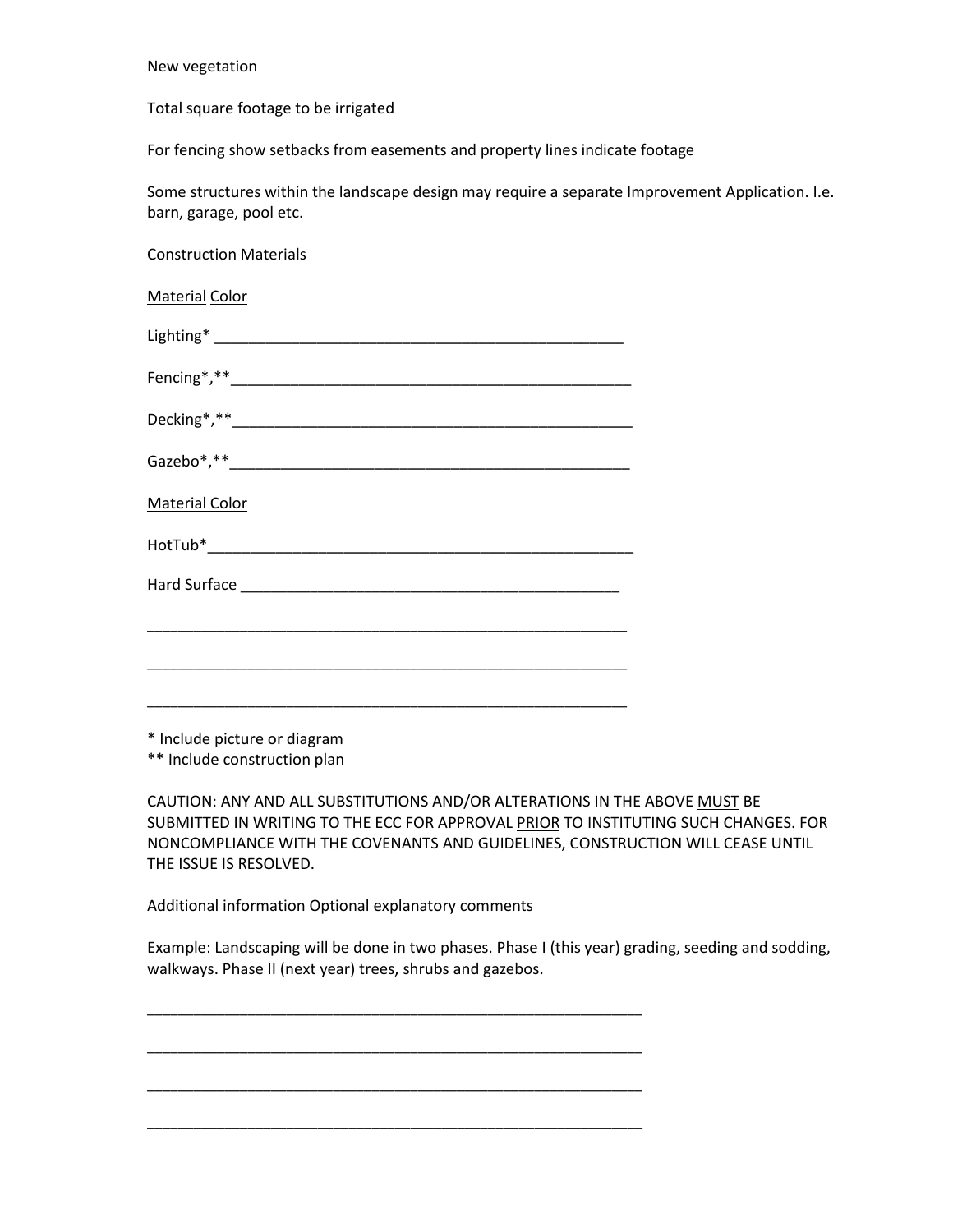#### General Information

There is to be absolutely minimal driving on the lot by heavy equipment, delivery trucks, etc. other than that area which of necessity will need final grading and is included in the landscape plans.

Because of frequent winds in our area, please deposit trash in a controlled area or container. Please keep construction site clean.

Douglas Countys Extension Service located in Castle Rock may be helpful to you in regard to selecting appropriate vegetation for our climate. They also offer a seedling program every spring. The shrubs and trees are either bare root or potted and are very reasonably priced.

I/We acknowledge that I/We do have a copy of the Oak Hills Declaration of Covenants, Conditions and Restrictions and the Oak Hills ECC Guidelines.

I/We give permission for an Oak Hills Owners Association ECC member to have reasonable access to the property and building exterior during construction. He/She will schedule a mutually convenient time in advance. The ECC member will be checking for compliance with the Declaration of Covenants, Conditions and Restrictions, the ECC Guidelines and the ECC approved plans.

If non-compliance is found I/WE am/are aware that construction relating to that violation must be terminated and I/we may be required to rebuild that part of the construction. When the issue(s) is/are resolved, construction may resume.

Approval by the ECC shall not be deemed to constitute compliance with the requirements of any local building codes and it shall be the responsibility of the owner or other person submitting plans to the ECC to comply with them. In addition, approval of the ECC shall not be deemed to be a review of the soundness of the structure.

The ECC has 30 days in which to approve or disapprove your application once all application requirements are met.

| LOT                                    | <b>FILING</b><br><u> 1980 - Andrea Andrew Maria (h. 1980).</u> |
|----------------------------------------|----------------------------------------------------------------|
|                                        |                                                                |
| <b>DATE</b><br><b>OWNERS SIGNATURE</b> |                                                                |
| <b>DATE</b><br><b>OWNERS SIGNATURE</b> |                                                                |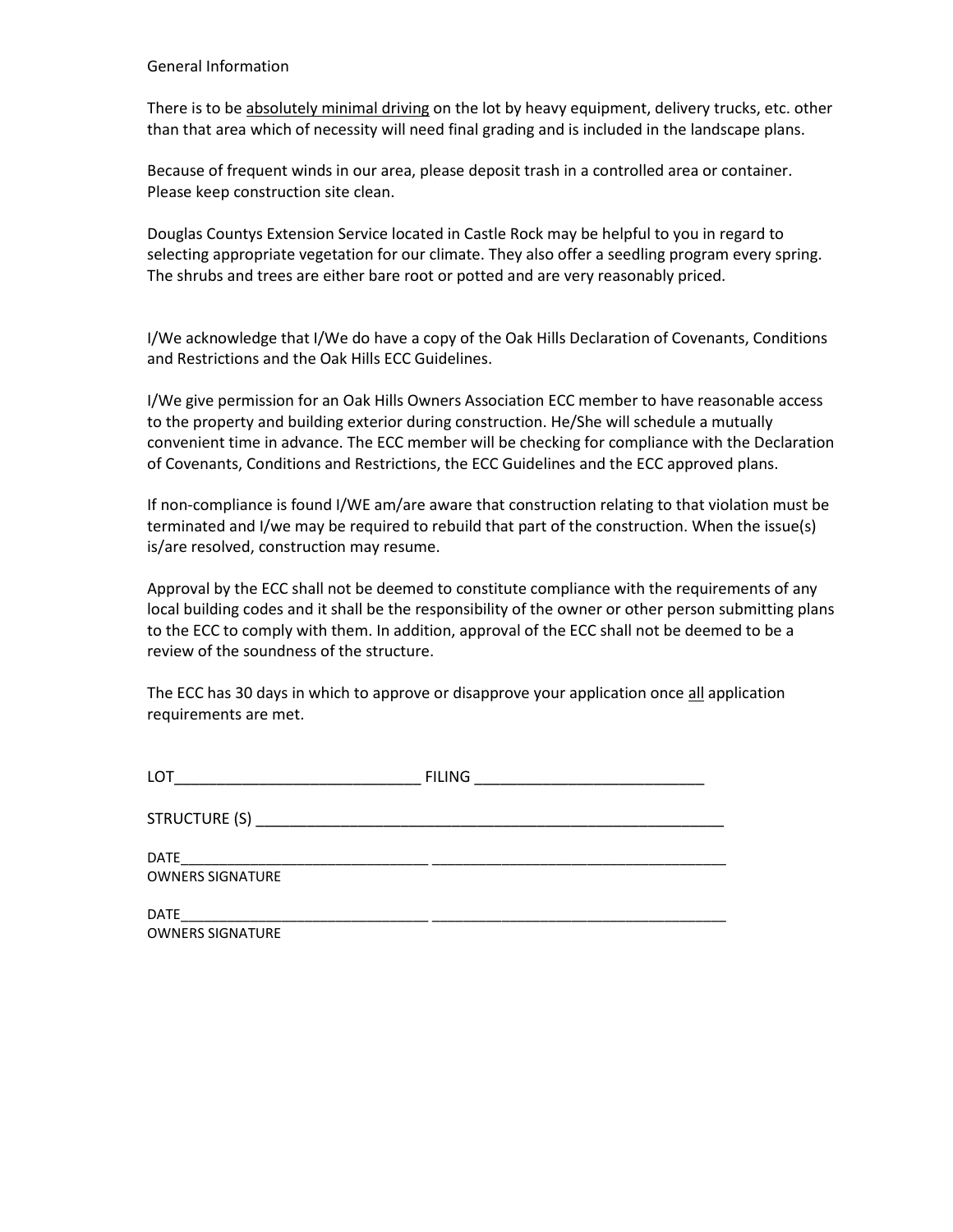# BUILDERS PACKET RECEIPT ACKNOWLEDGEMENT

This is to acknowledge that I have received the Oak Hills Owners Association, Inc. Builders Packet. I agree that I have read or will read the material in the packet, will communicate it to any subcontractor and will comply with the Oak Hills Declaration of Covenants, Conditions & Restrictions, and the Oak Hills ECC Guidelines.

DATE COMPANY NAME (please print)

LOT OWNER (please print) OWNER OR OFFICER OF COMPANY

\_\_\_\_\_\_\_\_\_\_\_\_\_\_\_\_\_\_\_\_\_\_\_\_\_ \_\_\_\_\_\_\_\_\_\_\_\_\_\_\_\_\_\_\_\_\_\_\_\_\_\_\_\_\_\_\_\_\_\_\_

\_\_\_\_\_\_\_\_\_\_\_\_\_\_\_\_\_\_\_\_\_\_\_\_\_\_\_\_\_\_\_\_\_\_ \_\_\_\_\_\_\_\_\_\_\_\_\_\_\_\_\_\_\_\_\_\_\_\_\_\_\_\_\_\_\_\_\_\_\_

\_\_\_\_\_\_\_\_\_\_\_\_\_\_\_\_\_\_\_\_\_\_\_\_\_\_\_\_\_\_\_\_\_\_\_\_\_\_ \_\_\_\_\_\_\_\_\_\_\_\_\_\_\_\_\_\_\_\_\_\_\_\_\_\_\_\_\_\_\_\_\_\_\_\_\_\_

SIGNATURE SIGNATURE

### BUILDERS PACKET

Dear Builder,

Oak Hills is continuing to develop into a highly desirable low-density rural residential community. Like in most areas of Colorado the ecological balance is quite delicate and plant restoration often takes many years. For that and other reasons as stated in our Covenants, we have established some guidelines for those working in our community.

Enclosed in this packet are:

The Oak Hills Declaration of Covenants, Conditions &

**Restrictions** The Oak Hills ECC Guidelines

A Builders Information Sheet

An Acknowledgment of Receipt of Builders Packet

The receipt must be returned to the ECC before the ECC can approve the building process. Please return it to your client as soon as possible and they will submit it with their application for building.

If you have any questions please contact an ECC member.